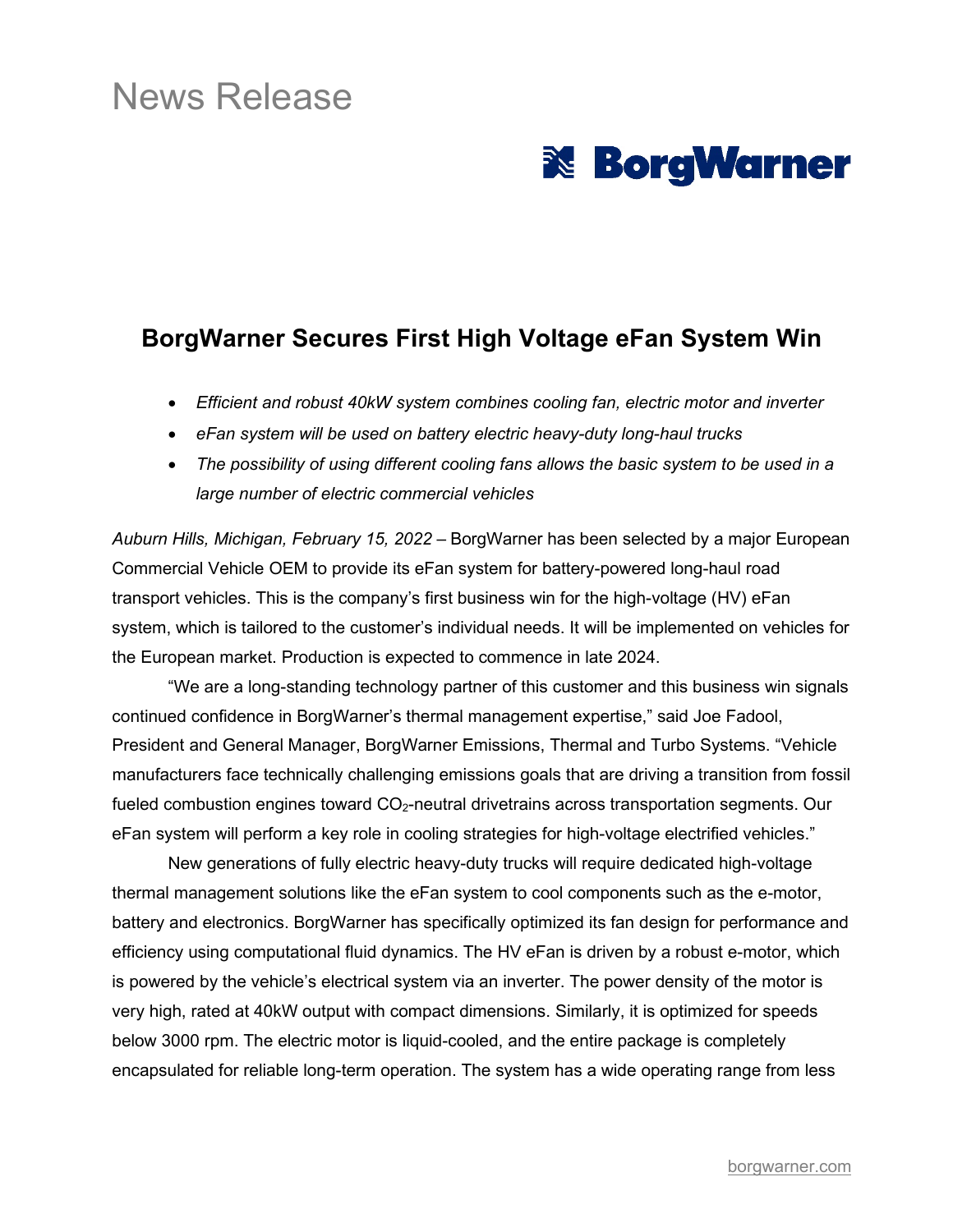BorgWarner Inc. (BorgWarner Secures First High Voltage eFan System Win \_EN) – 2

than 650 volts up to 850 volts, ensuring compatibility with a variety of high-voltage commercial vehicle electrical systems.

BorgWarner is a market and product leader in thermal management technology. This expertise is the result of many years of developing system simulation, design and test capabilities to meet the needs of global customers while also improving fuel economy and reducing emissions. With this new HV eFan solution, BorgWarner is supporting OEMs by helping them comply with increasingly strict emission regulations for heavy duty vehicle fleets in Europe.

#### **About BorgWarner**

BorgWarner Inc. (NYSE: BWA) is a global product leader delivering innovative and sustainable mobility solutions for the vehicle market. Building on its original equipment expertise, BorgWarner also brings market leading product and service solutions to the global aftermarket. With manufacturing and technical facilities in 93 locations in 22 countries, the company employs approximately 49,000 people worldwide. For more information, please visit borgwarner.com.



BorgWarner's efficient and robust eFan combines cooling fan, electric motor and inverter.

**Forward-Looking Statements:** This press release may contain forward-looking statements as contemplated by the 1995 Private Securities Litigation Reform Act that are based on management's current outlook, expectations, estimates and projections. Words such as "anticipates," "believes," "continues," "could," "designed," "effect," "estimates," "evaluates," "expects," "forecasts," "goal," "guidance," "initiative," "intends," "may," "outlook," "plans," "potential," "predicts," "project," "pursue," "seek," "should," "target," "when," "will," "would," and variations of such words and similar expressions are intended to identify such forward-looking statements. Further, all statements, other than statements of